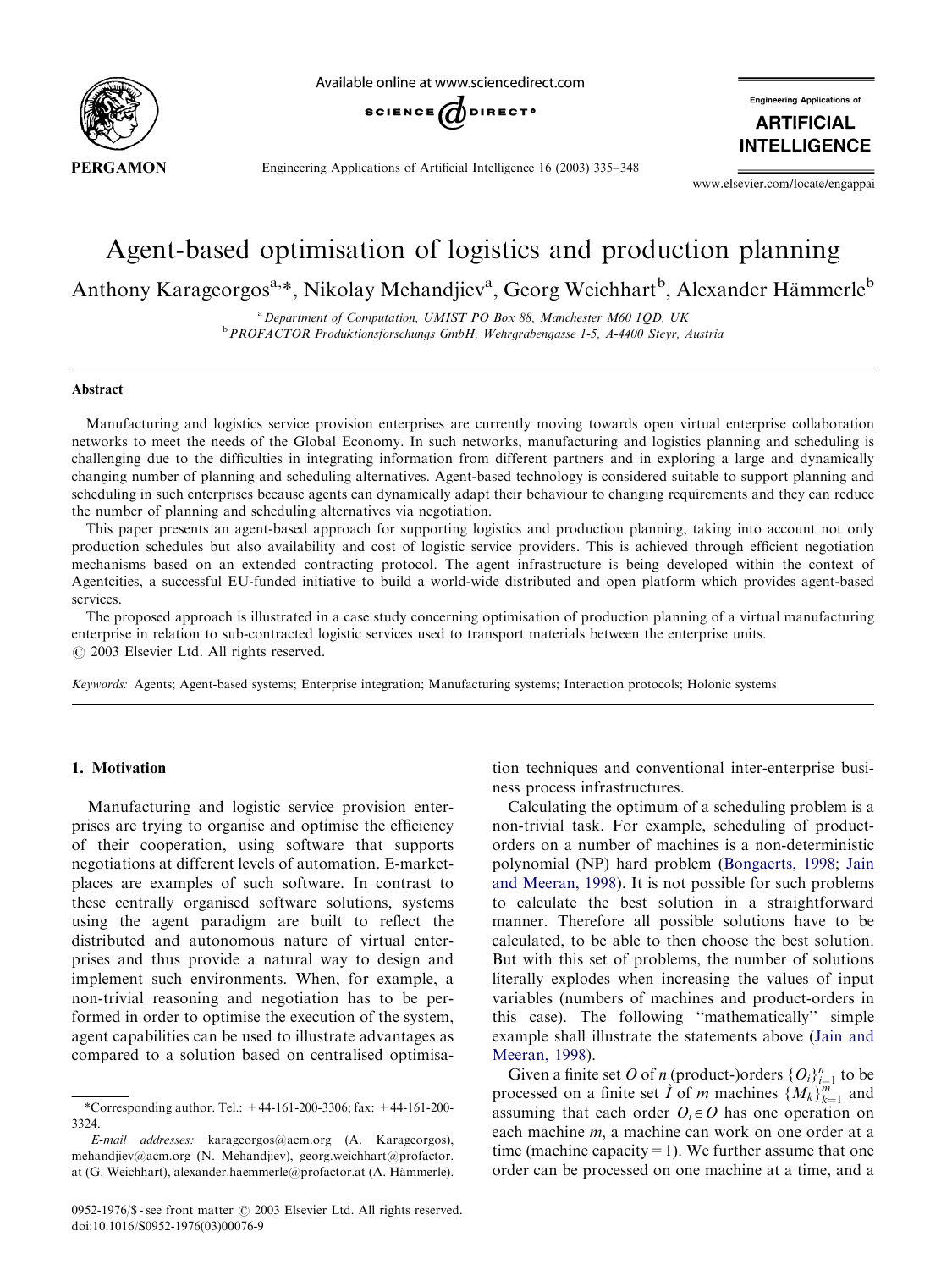<span id="page-1-0"></span>started operation cannot be interrupted. Given this set of assumptions there are  $(n!)^m$  possible solutions for the allocation of orders to machines [\(Jain and Meeran,](#page-12-0) [1998\)](#page-12-0). Fig. 1 illustrates this combinatorial explosion by displaying the logarithm of the number of possible (but not necessarily feasible) solutions  $(\log_{10}((n!)^m))$  for different numbers of orders and machines. This indicates that even for small problems the number of solutions is greater than  $10^{100}$  (the enormous size can be realised better if compared to  $8.64 \times 10^{10}$  ms = 24 h).

Given the combinatorial explosion of ''brute force'' optimal scheduling, a number of approaches have been developed to prune down the search tree. We can divide those into centralised scheduling approaches, such as SYSPRO (2020 Software 2003), and decentralised agent-based solutions as proposed in this paper. Centralised approaches have many advantages but suffer from a number of serious weaknesses which make them unsuitable for virtual enterprises. One of these weaknesses is the ''closed system'' assumptions inherent in the software, which does not allow for dynamic change of enterprise configuration and provide poor interoperability mechanisms. The second weakness is the centralised mode of planning and scheduling, which does not favour localised re-planning and use of negotiation to prune down the search tree.

In this paper, an alternative agent-based approach to planning and scheduling of manufacturing and logistics services in virtual enterprises is proposed. Agents can use negotiation to reduce the search tree and agree on viable optimised schedules. Within the holonic modelling paradigm, local optimal solutions can be found at lower levels of the holonic organisation, and combined at the higher level into aggregated solutions using negotiation.

The holonic paradigm is an emerging approach for modelling of manufacturing enterprises ([Vancza and](#page-13-0) [Markus, 1998](#page-13-0); Leitão and Restivo, 2002). The idea of holonic business is based on the collaboration of



Fig. 1. Solution space of a simple scheduling problem.

autonomous and cooperative business units (holons). A holon is composed of sub-holons acting as a whole. A (dynamic) business network can be seen as a temporarily existing holon where the sub-holons are the necessary service providers (business partners) within the network. The holonic relationships can be extended to many levels inside an enterprise, creating organisational structures known as *holarchies* [\(Koestler, 1976, p. 12\)](#page-12-0). In contrast to hierarchies, the decision power in holarchies lies on the lower organisational levels. The holonic view captures the dynamism of virtual enterprises since holons can be created dynamically according to the requirements as is the case in open business environments [\(Ulieru et al., 2001\)](#page-13-0). Due to their flexibility and adaptivity, software agents are particularly suitable to support holonic business organisations [\(Ulieru et al., 2001;](#page-13-0) Leitão and Restivo, 2002). The terms holonic agent and holonic agent system are used to refer to agents and agent systems organised according to the holonic metaphor.

Providing an agent-based infrastructure where holonic agents will be able to interoperate is currently an open issue ([Gou et al., 1998](#page-12-0)). Major obstacles towards this goal are the lack of standardised technologies that would enable (possibly heterogeneous) agents corresponding to different enterprises advertise their services, locate each other and interact in a dynamic manner using commonly shared domain knowledge.

A successful agent-based systems interoperation initiative is *Agentcities* [\(Willmott et al., 2001](#page-13-0)). The Agentcities initiative works towards the vision of an ambient proactive environment where heterogeneous, autonomous and increasingly intelligent systems, which represent businesses, services and individuals, are able to interact with each other and enable flexible and dynamic composition of services. In the first year of its operation, the Agentcities initiative has resulted in an experimental open infrastructure providing ''white'' and ''yellow pages'' information concerning available agent platform locations and agent service types.

The project described in this paper is based on the holonic agent framework as a modelling and design paradigm. The holonic design is implemented using open agent technologies compatible with the Agentcities platform. The main goal is to build such a system which can deliver co-optimisation of production and logistics planning within a virtual enterprise. The approach proposed in this paper is based on dynamic interaction of holonic business agents, including an appropriate ontology and an extension of the standard Contract Net Protocol (CNP).

The objectives of the project are to develop an agentbased planning and scheduling approach, a demonstrator to show the feasibility of this approach, and to evaluate the proposed approach using a number of scenarios drawn from a case study. The case study used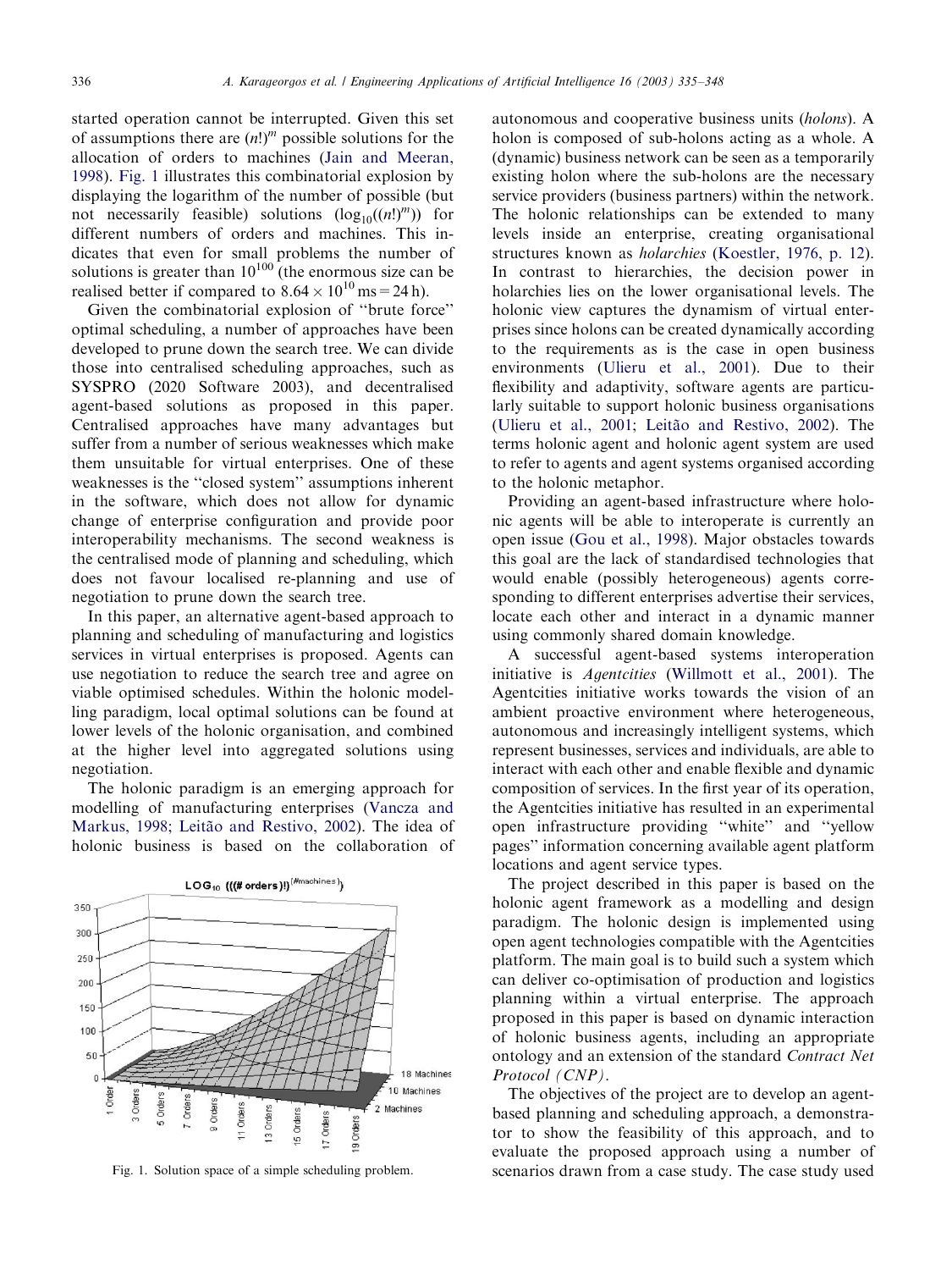is discussed in the third section of this paper. It concerns a simple virtual enterprise including a number of manufacturing units, which request external logistics services. The virtual enterprise receives orders from a wholesale distributor. The planning of the production batches depends on the orders, the abilities and workload of manufacturing units and on the availability and pricing of logistic services for moving the products between the two units and to the wholesale distributor. Logistic service providers are in turn selected based on the transport requirements arising from the production plan.

The rest of this paper is organised as follows: Our approach is described in Section 2, including the extended contracting protocol used for production and logistics planning optimisation. An intelligent production and logistics planning scenario is described in Section 3. In Section 4 the prototype is discussed based on a walk-through scenario and a model of the ontology used. The lessons learned from building the prototype are summarised in Section 5 and Section 6 discusses the advantages of the proposed approach in comparison with relevant work. Finally, Section 7 outlines the scope for further work and Section 8 concludes the paper.

### 2. Our approach

Agents are considered an important paradigm for developing industrial distributed systems [\(Fox et al.,](#page-12-0) [2000\)](#page-12-0). A number of researchers have attempted to apply agent technology to manufacturing enterprise integration, supply chain management, manufacturing scheduling and control, for example (Brückert et al., 1998; [Bussmann, 1998;](#page-12-0) [Camarinha-Matos and Afsarmanesh,](#page-12-0) [2001\)](#page-12-0). In such approaches negotiation is used to reduce the number of planning and scheduling alternatives via negotiation-based contracts. Agent technology has also been applied to material handling, logistics service provision and holonic manufacturing systems, for example ([Fischer et al., 1996;](#page-12-0) [Goletz and Ferreira,](#page-12-0) [2000;](#page-12-0) [Gou et al., 1998](#page-12-0); [Ulieru et al., 2001;](#page-13-0) [Leitao and](#page-12-0) \* [Restivo, 2002](#page-12-0)). In such approaches, the holonic paradigmwas applied to address the openness and dynamism of virtual enterprises. Our approach combines both agent technology and the holonic paradigm to address planning and scheduling in virtual manufacturing enterprises. In this section we motivate our approach to integrated logistics and production planning across companies, and outline the resulting system architecture.

# 2.1. A holonic view of business networks

In our approach we consider a holonic view of business networks. A (dynamic) business network can be

seen as a temporarily existing holon, where the subholons are the necessary service providers (business partners) within the network. A holonic agent (holon) is an agent which is composed of sub-agents acting in a corporate way [\(B](#page-12-0)ü[rckert et al., 1998](#page-12-0)). The holonic picture can be extended to lower levels inside an enterprise, giving rise to the notion of an ''enterprise holarchy'', for example a recursively structured agent society naturally reflecting the nested service structure, (see [Fig. 2\)](#page-3-0). Services are decomposed into sub-services at each holonic level. The holonic architecture reflects the mapping between (sub)-services and (sub)-holons.

The network level in [Fig. 2](#page-3-0) focuses on bringing independent organisations together and on forming dynamic virtual enterprises. At the organisation level, the units that form that holon, are interconnected in a rather static way, for example their links do not change frequently, forming what we consider as *static virtual* enterprise.<sup>1</sup> These units could be departments of the same or different business organisations. At the level of functional units *(functional level)* the focus is on completing a concrete task or function. Finally, the lowest level is representing the machines or humans that do the actual work (operative level) within a department of a business organisation.

The approach described in this paper focuses on the organisation layer integrating the functional and operative levels. This approach can be extended to allow the dynamic formation of temporary virtual enterprises. Due to constraints at the current stage of our project, however, we had to consider virtual enterprise formation as a totally separate activity preceding the planning and scheduling stages. Mixing these activities into a three-way optimisation is a subject of our ongoing research work.

## 2.2. Implementing a holonic architecture

Resource agents represent the active system components in the Virtual Enterprise scenario. The top-level resource agent is the Virtual Enterprise itself. It is responsible for managing incoming customer requests, decomposing manufacturing and logistics tasks based on product specific process plans, allocating tasks to lower level resources (manufacturing facilities and logistics providers) and placing offers to customers.

Manufacturing facilities and (optionally) logistics providers are resources inside a Virtual Enterprise. They are responsible for further decomposing tasks and for local planning and scheduling of manufacturing and

 $<sup>1</sup>$  In the context of this paper a static virtual enterprise is formed to</sup> fulfil strategic goals of the participating partners and its structure does not change frequently. The tactical and operational links between partners, however, are continuously updated using market mechanisms according to dynamic business requirements.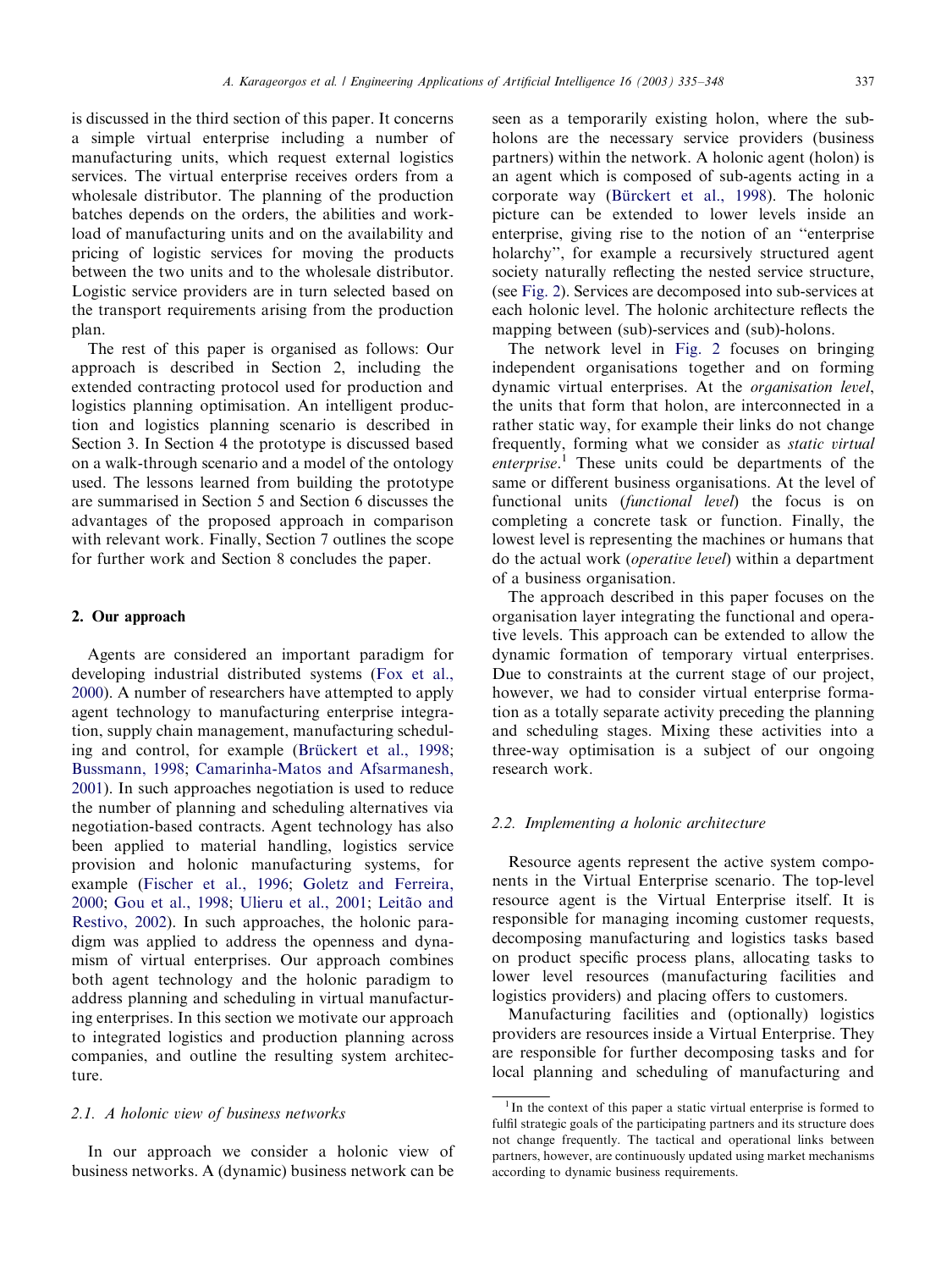<span id="page-3-0"></span>

Fig. 2. Enterprise holarchy.

logistics tasks by allocating tasks to machines (or trucks).

Machines are resources inside manufacturing facilities actually processing the work-pieces. They manage their internal production plans and interact with the manufacturing facility to generate global production plans.

The resource agents build up a recursively structured agent society, implementing the holonic framework presented above. The described structure is based on the case study described in Section 3 and illustrated in [Fig. 5](#page-5-0). In other scenarios, additional resource level types may be involved, for example (production) departments and work cells.

#### 2.3. Negotiation-based planning and scheduling

This project is a part of our general effort to provide a software infrastructure that would enable integration of activities of virtual manufacturing enterprises such as design, planning, scheduling, simulation and execution, with those of its suppliers, customers and partners into a distributed intelligent open environment. The main innovation of our approach is an agent-based infrastructure including negotiation mechanisms for optimising manufacturing and logistics planning and scheduling based on extended contracting protocols.

#### 2.3.1. Nested Contract Net protocol

The Contract Net is a negotiation protocol proposed by [Smith, \(1980\)](#page-13-0), which facilitates distributing subtasks among various agents. The agent wanting to solve the problem broadcasts a call for bids, waits for a reply for some length of time, and then awards a contract to the best offer(s) according to its selection criteria. This protocol has been widely used for multi-agent negotiation. Some researchers have proposed modified versions of Contract Net protocol for special applications, such as the Extended Contract Net Protocol (ECNP) proposed by [Fischer et al. \(1995\).](#page-12-0) The recursive nature of the holonic architecture requires us to define a recursive or ''Nested'' Contract Net Protocol, illustrated in [Figs. 3 and 4](#page-4-0).

A Query from the customer, which is outside our system, arrives at the Wholesaler. The Wholesaler uses the Directory Facilitator provided by the FIPA compatible platform to find all Virtual Enterprises able to provide the appropriate services. Subsequently, he sends thema ''Call For Proposals'' (CFP).

Each Virtual Enterprise splits the request into basic products. This separation of the task into subtasks reduces computational complexity. The Manufacturing Facilities are allowed to strive for an optimal solution of the subtask. The Virtual Enterprise later on just combines the proposed solutions of subtasks. This limits the number of possibilities that have to be evaluated, but the draw back is that a globally optimum solution can not be guaranteed. The Virtual Enterprise also considers time and precedence.

Manufacturing Facilities, which are part of the Virtual Enterprise, receive one or more CFPs for producing basic products. Here the CFP is forwarded to the Machines, where the local machine-usage plan is checked and a ''Propose'' message is returned. The information returned with the message includes the earliest start time, the estimated finish time, and the costs.

The Manufacturing Facility now chooses the proposals to combine them in a way to have an optimum solution of the subtask requested by the Virtual Enterprise, and proposes it to the Virtual Enterprise. The proposals that are not amongst the chosen ones are rejected right after a solution is chosen. This is a slight change of the original Contract Net Protocol, which is rather a technical optimisation in terms of freeing system resources, than a semantic modification.

## 2.3.2. Using the Nested CNP for planning optimisation

The VE in turn calls the logistic service providers for proposals on the transport between the facilities and to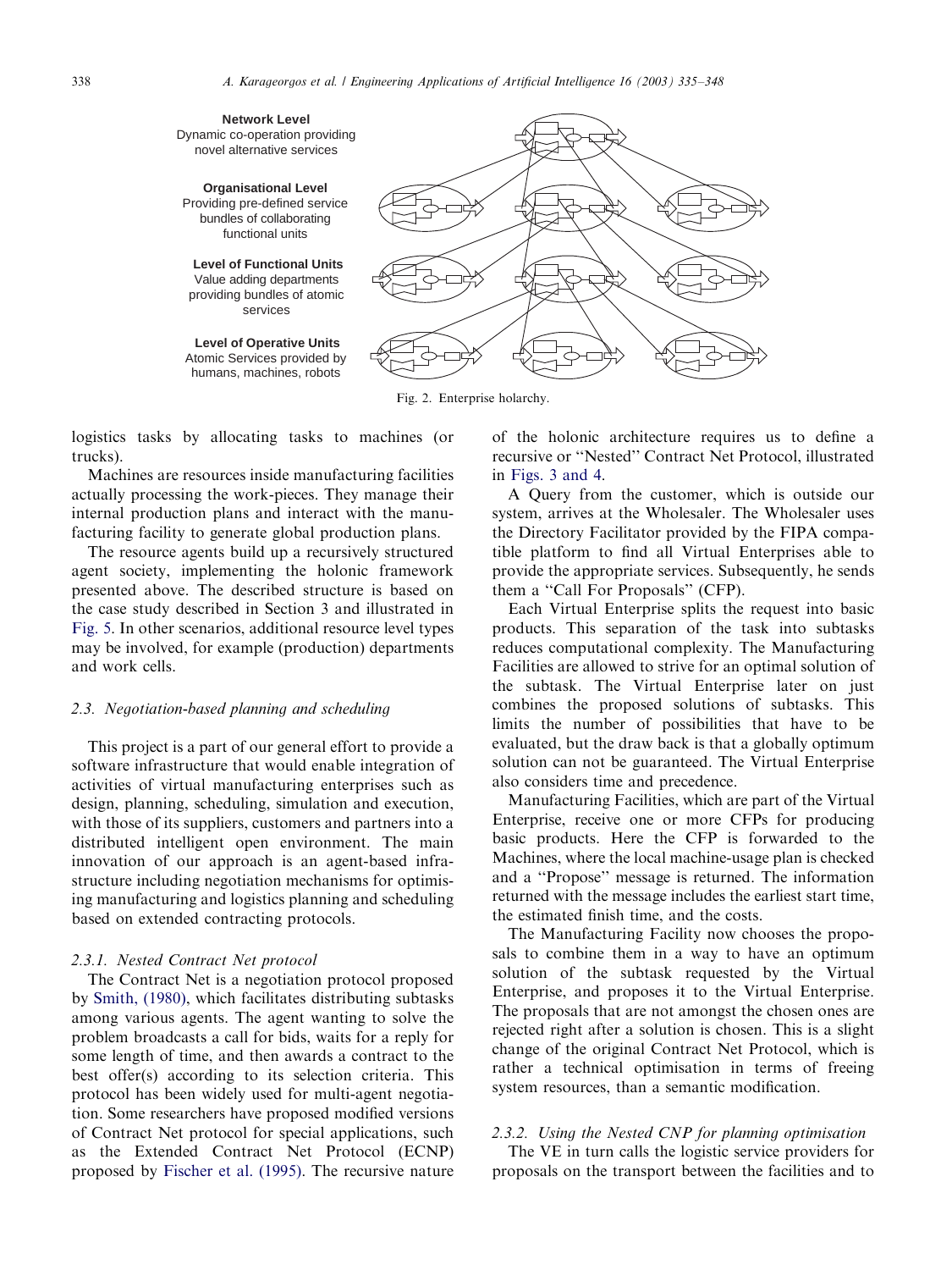<span id="page-4-0"></span>

Fig. 3. Par 1 of the Nested Contract Net Protocol.



Fig. 4. Part 2 of the Nested Contract Net Protocol.

the wholesaler. If one facility is able to produce the whole desired product, then of course only transport from the facility to the wholesaler is necessary. When the Virtual Enterprises receive the proposals from the logistic service providers, it combines the subtasks to work out the optimal one in terms of combination of planning and logistics according to the following criteria: cost, timing, terms of agreement (which would eventually affect the cost, etc.). This is proposed to the wholesaler, which accepts or rejects the proposal, perhaps after doing a similar comparison between several proposals from different Virtual Enterprises.

The decision propagates down to the machines. If it was an ''Accept'' message, the machines, after having finished, inform the Manufacturing Facilities which after having received all messages, in turn inform the Virtual Enterprise, which again wait for all subholons to finish and then informs the wholesaler upon completion. In case of an error, a ''Failure'' message is propagated.

#### 3. The case study scenario

In our case study we regard several static Virtual Enterprises (VE) consisting of two Manufacturing Facilities (MF)—see [Fig. 5](#page-5-0). The geographical distribution of the VE is reflected in the Agentcities demonstrator, where one MF will run on an Agentcities node in Manchester, the other MF will run in Steyr. Each MF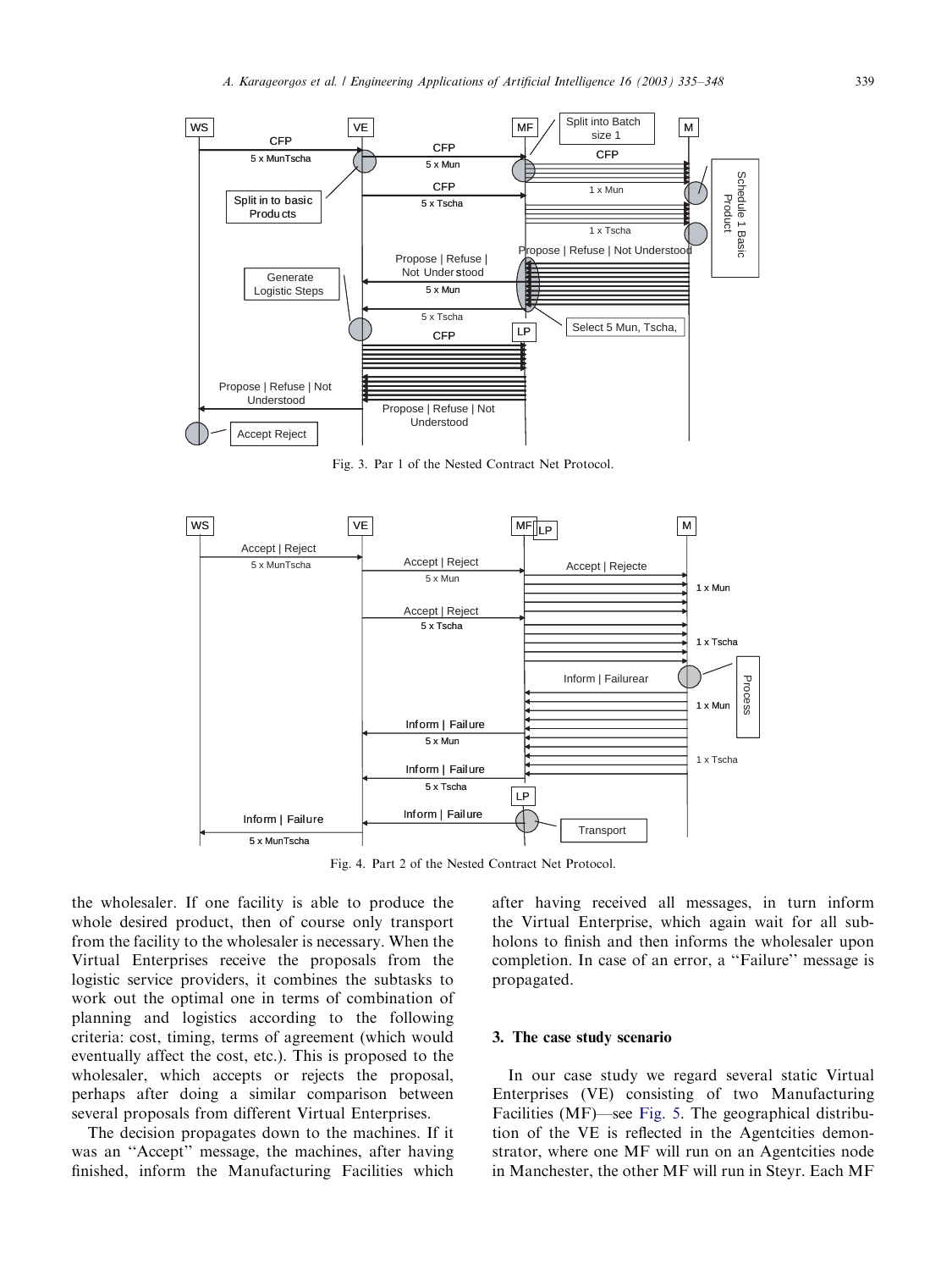<span id="page-5-0"></span>

Fig. 5. Case study system architecture.

is part of several VEs. The services provided by the MF are the following:

- 1. MF1 is able to manufacture the basic products MUN and TSCHA,
- 2. MF2 is able to manufacture the basic products MAN and TSCHA.

Basic products may be combined to form more complex products. A wholesaler requesting products from the VE therefore has the choice between

**MUN** MAN **TSCHA** MUNTSCHA **MANTSCHA** MUNTSCHA-MANTSCHA.

There are constraints when producing MUNTSCHA and MANTSCHA which require MUN (MAN) to be produced first, and TSCHA be then applied. In case of MUNTSCHA-MANTSCHA both subparts can be produced in parallel, and get assembled at either facility.

Let us look at the case where an enquiry for MUNTSCHA has come in. The Virtual Enterprise will contact the two manufacturing facilities MF1 and MF2 and ask them to prepare quotations regarding the scheduling of the production batch and the price they demand. The VE will initially receive two quotations from MF1: for MUN and TSCHA; whilst MF2 will only quote for TSCHA. It will be the job of the Virtual Enterprise to combine these offers with the data regarding availability and pricing of logistics services, and to create its own offer to be sent to the wholesaler. For example, if MF2 is much closer to the wholesaler and TSCHA adds considerable transportation costs on the product, it may be cheaper to only produce MUN in MF1, then ship the part-finished goods to MF2 where TSCHA can be added before dispatch to the wholesaler.

#### 4. Prototype implementation

To demonstrate the feasibility of implementing an agent-based support system for combined optimisation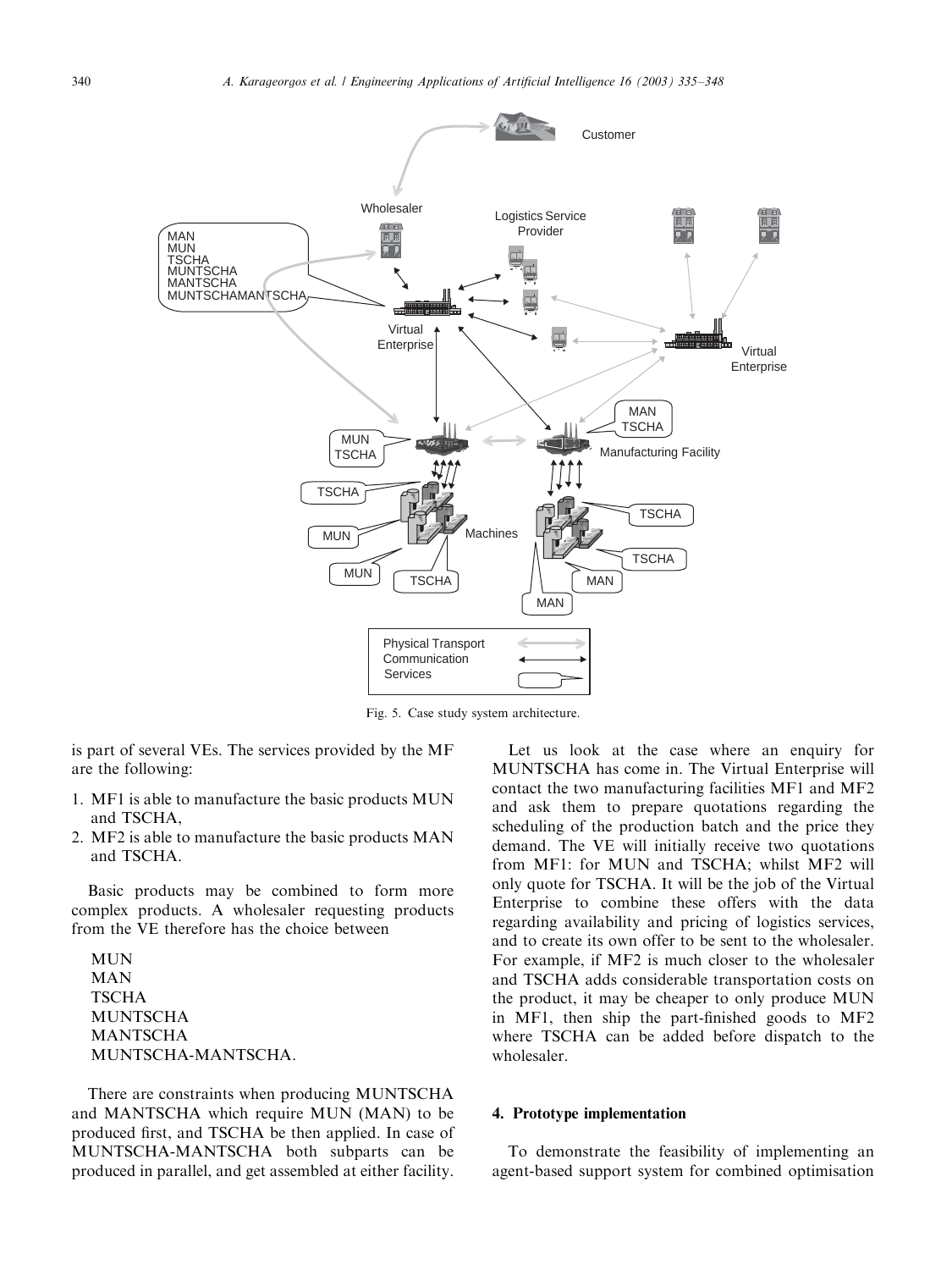of production and logistics planning, a prototype system was developed using the Java Agent Development Framework (JADE) ([JADE, 2003](#page-12-0)). A generic library has been initiated that enhances JADE with services and components for building holonic supply chain management systems. The holonic architecture allows us to start with the enterprise level, dealing with a fixed set of parties forming a static Virtual Enterprise. We will develop it so that later on it could be extended both outwards to the dynamic Network level, where holons are dynamically formed, and inwards to the level of functional units.

The selection of JADE was done primarily because is offers a considerable amount of ready-to-use infrastructure components. It also provides a mechanism where the application programmer is able to concentrate on creating customized interaction protocols and ontologies.

## 4.1. A walk-through scenario using the prototype

When starting up the system, a number of agents are generated as shown in Fig. 6. There is one wholesale agent (WS1), one Virtual Enterprise agent (VE1), two Manufacturing Facility agents (MF1 and MF2), two Logistics Provider agents (LP1 and LP2), and five Machine agents (M1 to M5). There are also two graphical user interface agents (GUIAgent11..56 and GUIAgent11..62).

The scenario starts by the user requesting 5 pieces of MUNTSCHA from the wholesaler agent WS1 as shown on Fig. 7.

[Fig. 8](#page-7-0) demonstrates the planning within Manufacturing Facility 1 in response to this request.

The user is then asked if the offer proposed on [Fig. 9](#page-7-0) should be accepted.

Accepting the proposal would result in executing the expected production plan, demonstrated in [Fig. 10.](#page-8-0)

|                                               | http://acpinguin.profactor.at:                  |  |
|-----------------------------------------------|-------------------------------------------------|--|
| Agent:<br>Location                            | WS1@steyr.agentcities.net<br>Manchester, 65, 83 |  |
| (Latitude, Longitude [in Minutes])<br>Product | MunTscha<br>$\blacktriangledown$                |  |
| Batch size:                                   | 5                                               |  |
| Due Date:<br>(date month year)                | 15<br>200<br>13                                 |  |
| Due Time:<br>(hour minute second)             | 49<br>60<br>4                                   |  |
|                                               | Get                                             |  |
|                                               |                                                 |  |
| Proposals                                     |                                                 |  |
| Accept:<br>C Yes<br>$\cap$ No<br>Accept       |                                                 |  |
|                                               |                                                 |  |

Fig. 7. Requesting 5 pieces of MunTscha.

| <b>DRRMA@steyr.agentcities.net - JADE Remote Agent Management GUI</b><br>File Actions Tools Remote Platforms. Help                                                                                                                                                                                              |                                                                                                                                                                                                                                                                                                                                                                                                                                                                                                                                                                       |                                              |                                                                                                                                                                                                     | $   \square   \times  $                                                                                                                                               |
|-----------------------------------------------------------------------------------------------------------------------------------------------------------------------------------------------------------------------------------------------------------------------------------------------------------------|-----------------------------------------------------------------------------------------------------------------------------------------------------------------------------------------------------------------------------------------------------------------------------------------------------------------------------------------------------------------------------------------------------------------------------------------------------------------------------------------------------------------------------------------------------------------------|----------------------------------------------|-----------------------------------------------------------------------------------------------------------------------------------------------------------------------------------------------------|-----------------------------------------------------------------------------------------------------------------------------------------------------------------------|
| 190044M<br><b>P</b> AgentPlatforms<br>P <sup>e</sup> <sup>e</sup> "steyr.agentcities.net"<br><b>P</b> Container-2<br>₹ VE1@steyr.agentcities.net<br>₹ M1@steyr.agentcities.net<br><br>LP2@steyr.agentcities.net<br>※ LP1@steyr.agentcities.net<br>₹ MF1@steyr.agentcities.net<br>₹ M2@steyr.agentcities.net<br> | name<br>VE1@stevr.agentcities.net<br>M 1@steyr.agentcities.net<br>LP2@steyr.agentcities.net<br>LP1@steyr.agentcities.net<br>MF1@steyr.agentcities.net<br>M2@steyr.agentcities.net<br>WS1@steyr.agentcities.net<br>M3@steyr.agentcities.net<br>M4@stevr.agentcities.net<br>MF2@steyr.agentcities.net<br>M5@steyr.agentcities.net<br>RMA@stevr.agentcities.net<br>TraceSourceAgent@steyr.ag<br>TraceSinkAgent@stevr.agent<br>ams@steyr.agentcities.net<br>df@steyr.agentcities.net<br>GuiAgent11047649934662.<br>SteyrPingAgent@steyr.agentc<br>GuiAgent11047650082656. | addresses<br>http://acpinguin.profactor.at:5 | state<br>active<br>active<br>active<br>active<br>active<br>active<br>active<br>active<br>active<br>active<br>active<br>active<br>active<br>active<br>active<br>active<br>active<br>active<br>active | JADE<br>owner<br>none<br>none<br>none<br>none<br>none<br>none<br>none<br>none<br>none<br>none<br>none<br>none<br>none<br>none<br>none<br>none<br>none<br>none<br>none |

Fig. 6. Start-up agents in our scenario.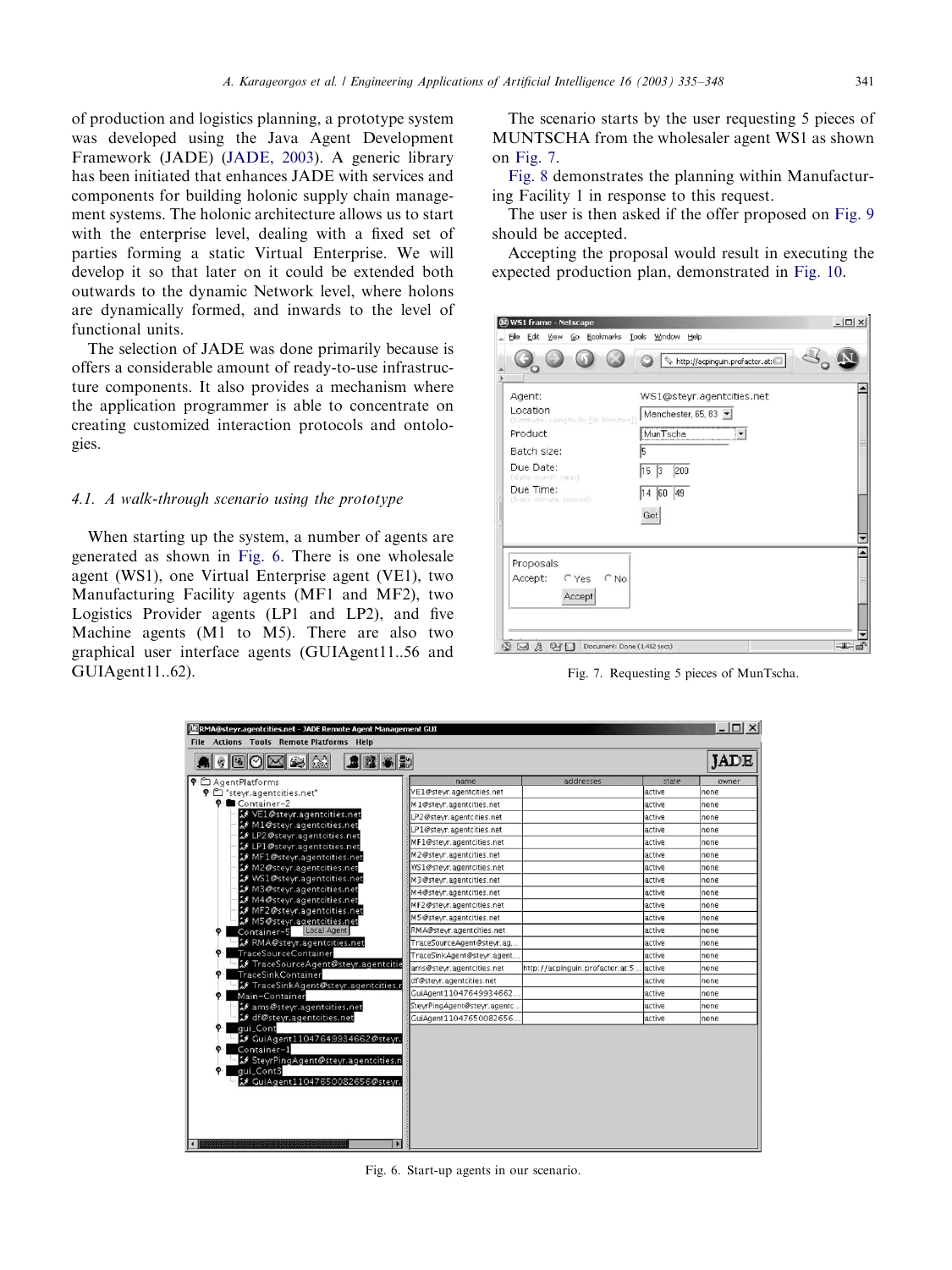<span id="page-7-0"></span>

Fig. 8. Planning within one of the manufacturing facilities.

| Agent:<br>WS1@steyr.agentcities.net<br>Location<br>Manchester, 65, 83 -<br>(Latitude, Longitude [in Minute<br>MunTscha<br>$\overline{\phantom{a}}$<br>Product<br>5<br>Batch size:<br>Due Date:<br>15 3<br>200<br>(date month year)<br>Due Time:<br>14 60 49<br>(hour minute second)<br>Get<br>Stop Date:<br>14/03/03 15:02:23 CET<br>Status:<br>planning<br>CFP_1047650389884_v1_step1_planstep_0<br>ID:<br>Resource:<br>MF2@steyr.agentcities.net<br>Location:<br>steyr<br>5<br>Size:<br>Product:<br>Tscha<br>Earliest Start Date:<br>14/03/03 14:59:00 CET<br>15/03/03 15:00:37 CET<br>Due Date:<br>Start Date:<br>14/03/03 15:00:51 CET<br>14/03/03 15:02:21 CET<br>Stop Date:<br>Status:<br>planning<br>ID:<br>transport_1047672244607_0_1<br>LP1@steyr.agentcities.net<br>Resource:<br>Location:<br>steyr<br>5<br>Size:<br>Product:<br>MunTscha<br>Earliest Start Date:<br>14/03/03 15:02:21 CET<br>15/03/03 15:00:37 CET<br>Due Date:<br>Start Date:<br>14/03/03 15:02:21 CET<br>Stop Date:<br>15/03/03 15:00:37 CET<br>jade.content.onto.basic.Action@861f54<br>Accept:<br>$OYes$ $No$<br>Accept<br>Refresh | http://acpinguin.profactor.at:8081/showagent.jsp?agent=W51 | $\hfill\square$ |
|--------------------------------------------------------------------------------------------------------------------------------------------------------------------------------------------------------------------------------------------------------------------------------------------------------------------------------------------------------------------------------------------------------------------------------------------------------------------------------------------------------------------------------------------------------------------------------------------------------------------------------------------------------------------------------------------------------------------------------------------------------------------------------------------------------------------------------------------------------------------------------------------------------------------------------------------------------------------------------------------------------------------------------------------------------------------------------------------------------------------|------------------------------------------------------------|-----------------|
|                                                                                                                                                                                                                                                                                                                                                                                                                                                                                                                                                                                                                                                                                                                                                                                                                                                                                                                                                                                                                                                                                                                    |                                                            |                 |
|                                                                                                                                                                                                                                                                                                                                                                                                                                                                                                                                                                                                                                                                                                                                                                                                                                                                                                                                                                                                                                                                                                                    |                                                            |                 |
|                                                                                                                                                                                                                                                                                                                                                                                                                                                                                                                                                                                                                                                                                                                                                                                                                                                                                                                                                                                                                                                                                                                    |                                                            |                 |
|                                                                                                                                                                                                                                                                                                                                                                                                                                                                                                                                                                                                                                                                                                                                                                                                                                                                                                                                                                                                                                                                                                                    |                                                            |                 |
|                                                                                                                                                                                                                                                                                                                                                                                                                                                                                                                                                                                                                                                                                                                                                                                                                                                                                                                                                                                                                                                                                                                    |                                                            |                 |
|                                                                                                                                                                                                                                                                                                                                                                                                                                                                                                                                                                                                                                                                                                                                                                                                                                                                                                                                                                                                                                                                                                                    |                                                            |                 |
|                                                                                                                                                                                                                                                                                                                                                                                                                                                                                                                                                                                                                                                                                                                                                                                                                                                                                                                                                                                                                                                                                                                    |                                                            |                 |
|                                                                                                                                                                                                                                                                                                                                                                                                                                                                                                                                                                                                                                                                                                                                                                                                                                                                                                                                                                                                                                                                                                                    |                                                            |                 |
|                                                                                                                                                                                                                                                                                                                                                                                                                                                                                                                                                                                                                                                                                                                                                                                                                                                                                                                                                                                                                                                                                                                    |                                                            |                 |
|                                                                                                                                                                                                                                                                                                                                                                                                                                                                                                                                                                                                                                                                                                                                                                                                                                                                                                                                                                                                                                                                                                                    |                                                            |                 |
|                                                                                                                                                                                                                                                                                                                                                                                                                                                                                                                                                                                                                                                                                                                                                                                                                                                                                                                                                                                                                                                                                                                    |                                                            |                 |
|                                                                                                                                                                                                                                                                                                                                                                                                                                                                                                                                                                                                                                                                                                                                                                                                                                                                                                                                                                                                                                                                                                                    |                                                            |                 |
|                                                                                                                                                                                                                                                                                                                                                                                                                                                                                                                                                                                                                                                                                                                                                                                                                                                                                                                                                                                                                                                                                                                    |                                                            |                 |
|                                                                                                                                                                                                                                                                                                                                                                                                                                                                                                                                                                                                                                                                                                                                                                                                                                                                                                                                                                                                                                                                                                                    |                                                            |                 |
|                                                                                                                                                                                                                                                                                                                                                                                                                                                                                                                                                                                                                                                                                                                                                                                                                                                                                                                                                                                                                                                                                                                    |                                                            |                 |
|                                                                                                                                                                                                                                                                                                                                                                                                                                                                                                                                                                                                                                                                                                                                                                                                                                                                                                                                                                                                                                                                                                                    |                                                            |                 |
|                                                                                                                                                                                                                                                                                                                                                                                                                                                                                                                                                                                                                                                                                                                                                                                                                                                                                                                                                                                                                                                                                                                    |                                                            |                 |
|                                                                                                                                                                                                                                                                                                                                                                                                                                                                                                                                                                                                                                                                                                                                                                                                                                                                                                                                                                                                                                                                                                                    |                                                            |                 |
|                                                                                                                                                                                                                                                                                                                                                                                                                                                                                                                                                                                                                                                                                                                                                                                                                                                                                                                                                                                                                                                                                                                    |                                                            |                 |
|                                                                                                                                                                                                                                                                                                                                                                                                                                                                                                                                                                                                                                                                                                                                                                                                                                                                                                                                                                                                                                                                                                                    |                                                            |                 |
|                                                                                                                                                                                                                                                                                                                                                                                                                                                                                                                                                                                                                                                                                                                                                                                                                                                                                                                                                                                                                                                                                                                    |                                                            |                 |
|                                                                                                                                                                                                                                                                                                                                                                                                                                                                                                                                                                                                                                                                                                                                                                                                                                                                                                                                                                                                                                                                                                                    |                                                            |                 |
|                                                                                                                                                                                                                                                                                                                                                                                                                                                                                                                                                                                                                                                                                                                                                                                                                                                                                                                                                                                                                                                                                                                    |                                                            |                 |
|                                                                                                                                                                                                                                                                                                                                                                                                                                                                                                                                                                                                                                                                                                                                                                                                                                                                                                                                                                                                                                                                                                                    |                                                            |                 |
|                                                                                                                                                                                                                                                                                                                                                                                                                                                                                                                                                                                                                                                                                                                                                                                                                                                                                                                                                                                                                                                                                                                    |                                                            |                 |
|                                                                                                                                                                                                                                                                                                                                                                                                                                                                                                                                                                                                                                                                                                                                                                                                                                                                                                                                                                                                                                                                                                                    |                                                            |                 |
|                                                                                                                                                                                                                                                                                                                                                                                                                                                                                                                                                                                                                                                                                                                                                                                                                                                                                                                                                                                                                                                                                                                    |                                                            |                 |
|                                                                                                                                                                                                                                                                                                                                                                                                                                                                                                                                                                                                                                                                                                                                                                                                                                                                                                                                                                                                                                                                                                                    |                                                            |                 |
|                                                                                                                                                                                                                                                                                                                                                                                                                                                                                                                                                                                                                                                                                                                                                                                                                                                                                                                                                                                                                                                                                                                    |                                                            |                 |
|                                                                                                                                                                                                                                                                                                                                                                                                                                                                                                                                                                                                                                                                                                                                                                                                                                                                                                                                                                                                                                                                                                                    |                                                            |                 |
|                                                                                                                                                                                                                                                                                                                                                                                                                                                                                                                                                                                                                                                                                                                                                                                                                                                                                                                                                                                                                                                                                                                    |                                                            |                 |
|                                                                                                                                                                                                                                                                                                                                                                                                                                                                                                                                                                                                                                                                                                                                                                                                                                                                                                                                                                                                                                                                                                                    |                                                            |                 |
|                                                                                                                                                                                                                                                                                                                                                                                                                                                                                                                                                                                                                                                                                                                                                                                                                                                                                                                                                                                                                                                                                                                    |                                                            |                 |
|                                                                                                                                                                                                                                                                                                                                                                                                                                                                                                                                                                                                                                                                                                                                                                                                                                                                                                                                                                                                                                                                                                                    |                                                            |                 |
|                                                                                                                                                                                                                                                                                                                                                                                                                                                                                                                                                                                                                                                                                                                                                                                                                                                                                                                                                                                                                                                                                                                    |                                                            |                 |
|                                                                                                                                                                                                                                                                                                                                                                                                                                                                                                                                                                                                                                                                                                                                                                                                                                                                                                                                                                                                                                                                                                                    |                                                            |                 |

Fig, 9. Accepting a proposal.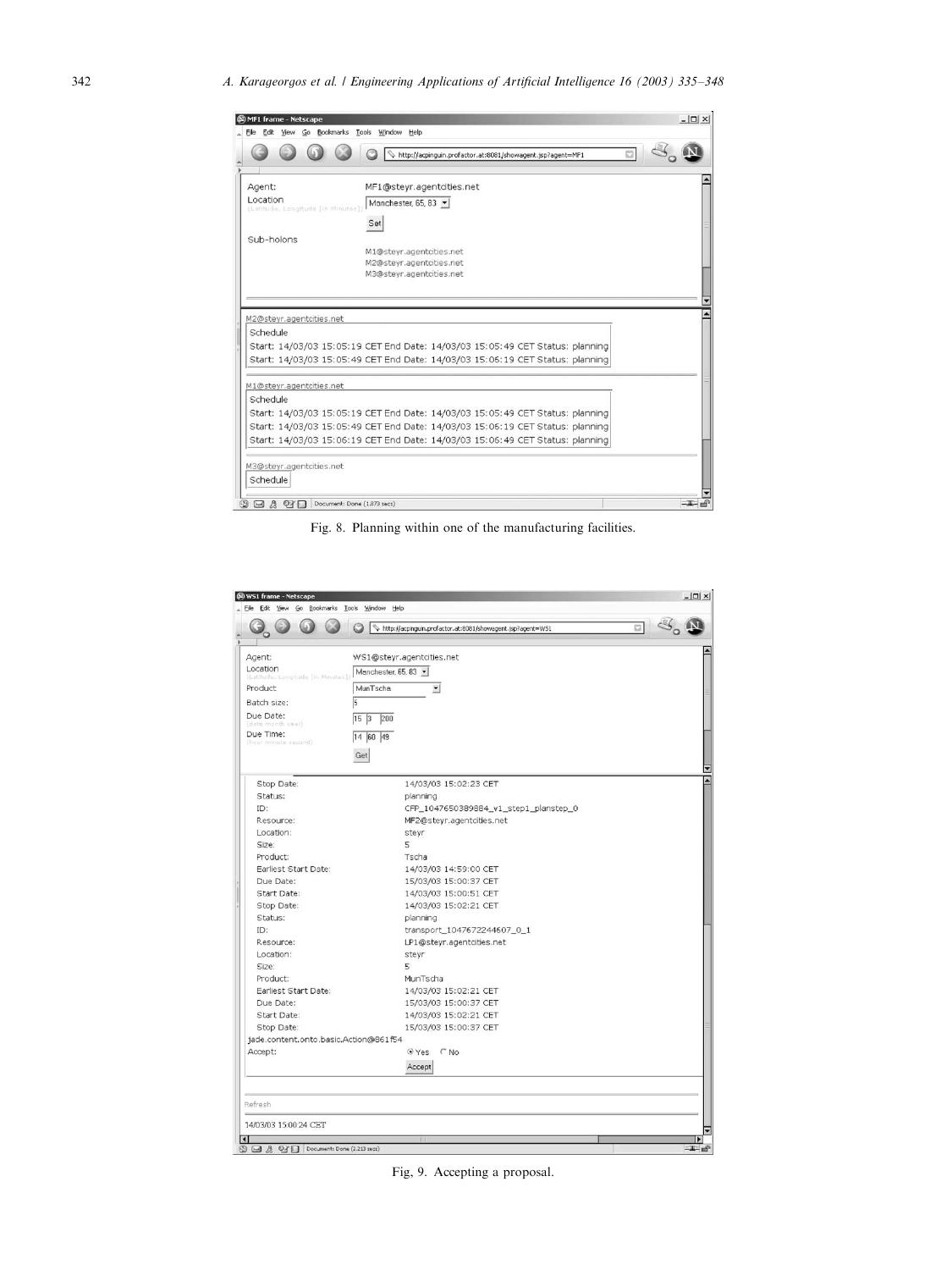<span id="page-8-0"></span>

| MF1 frame - Netscape<br>View Go Bookmarks Tools Window Help<br>Edit |                                                                                | $ \Box$ $\times$ |
|---------------------------------------------------------------------|--------------------------------------------------------------------------------|------------------|
|                                                                     | http://acpinguin.profactor.at:8081/showagent.jsp?agent=MF1                     |                  |
| Agent:                                                              | MF1@steyr.agentcities.net                                                      |                  |
| Location<br>(Latitude, Longitude [in Minutes])                      | Manchester, 65, 83 $\blacktriangledown$                                        |                  |
|                                                                     | Set                                                                            |                  |
| Sub-holons                                                          |                                                                                |                  |
|                                                                     | M1@steyr.agentcities.net                                                       |                  |
|                                                                     | M2@steyr.agentcities.net                                                       |                  |
|                                                                     | M3@steyr.agentcities.net                                                       |                  |
| Schedule<br>M1@steyr.agentcities.net                                |                                                                                |                  |
| Schedule                                                            |                                                                                |                  |
|                                                                     | Start: 14/03/03 15:01:23 CET End Date: 14/03/03 15:01:53 CET Status: executing |                  |
| M2@steyr.agentcities.net                                            |                                                                                |                  |
| Schedule                                                            |                                                                                |                  |
|                                                                     | Start: 14/03/03 15:01:23 CET End Date: 14/03/03 15:01:53 CET Status: executing |                  |
|                                                                     | Start: 14/03/03 15:01:53 CET End Date: 14/03/03 15:02:23 CET Status: planning  |                  |
|                                                                     |                                                                                |                  |
|                                                                     | Sending request to acpinguin.profactor.at                                      | $=$              |

Fig. 10. Executing the manufacturing plan in MF 1.

This could be followed either by an ''Inform'' message that everything as been produced or by a ''Failure'' message notifying the receiver that the VE is not able to produce (refuse). The former message is shown in [Fig. 11](#page-9-0).

## 4.2. Ontology

For the agents to be able to share knowledge we developed an ontology modelling the essential concepts of interest in the INTLOG domain, which is shown on [Fig. 12](#page-10-0). The ontology classes are generated using the Protégé Ontology Tool. The super classes Concept, AgentAction and Predicate are provided by the beangenerator plug-in for Protégé, which allows creating an ontology implementation from the Protégé model ready to be used by JADE agents.

#### 5. Lessons learned

Implementing the prototype and applying it to several scenarios derived from our case studies identified a number of issues which require further examination.

## 5.1. The Nested Contract Net protocol

The final ''inform'' and ''failure'' messages in the protocol can be interpreted in two different ways: (a) as messages sent after production of the proposed product has finished and (b) as messages sent at the end of the planning stage. In case of interpretation (a), these messages can be used to coordinate production by sending them to the agent responsible for the next step in the production to signal ''go ahead'' or ''stop, exceptional circumstances''. In the second case it would allow the two involved agents to reschedule locally the tasks that failed, without involving the other agents (this would be a modification of the original CNP). Using the CNP as illustrated above, the wholesaler would be the only agent that could react in case of a failure and would be forced to react, or at least trigger reaction by the involved agents.

The second interpretation (b) would treat the final inform/failure messages to signify the result of the scheduling (planning) process. A different interaction protocol would then be needed to coordinate the production process itself.

# 5.2. Communication load

In the prototype implemented for the case study agent negotiation is simplified to selecting the best offer from several bids. Even this reduces the search tree by considering only one of the alternatives.

However, running some simple experiments demonstrated that even simple applications generate a substantial number of communication acts, which imposes an unacceptable overhead and slows down the application. Further research is therefore necessary to implement protocols which minimise the number of redundant communication acts. For example, the two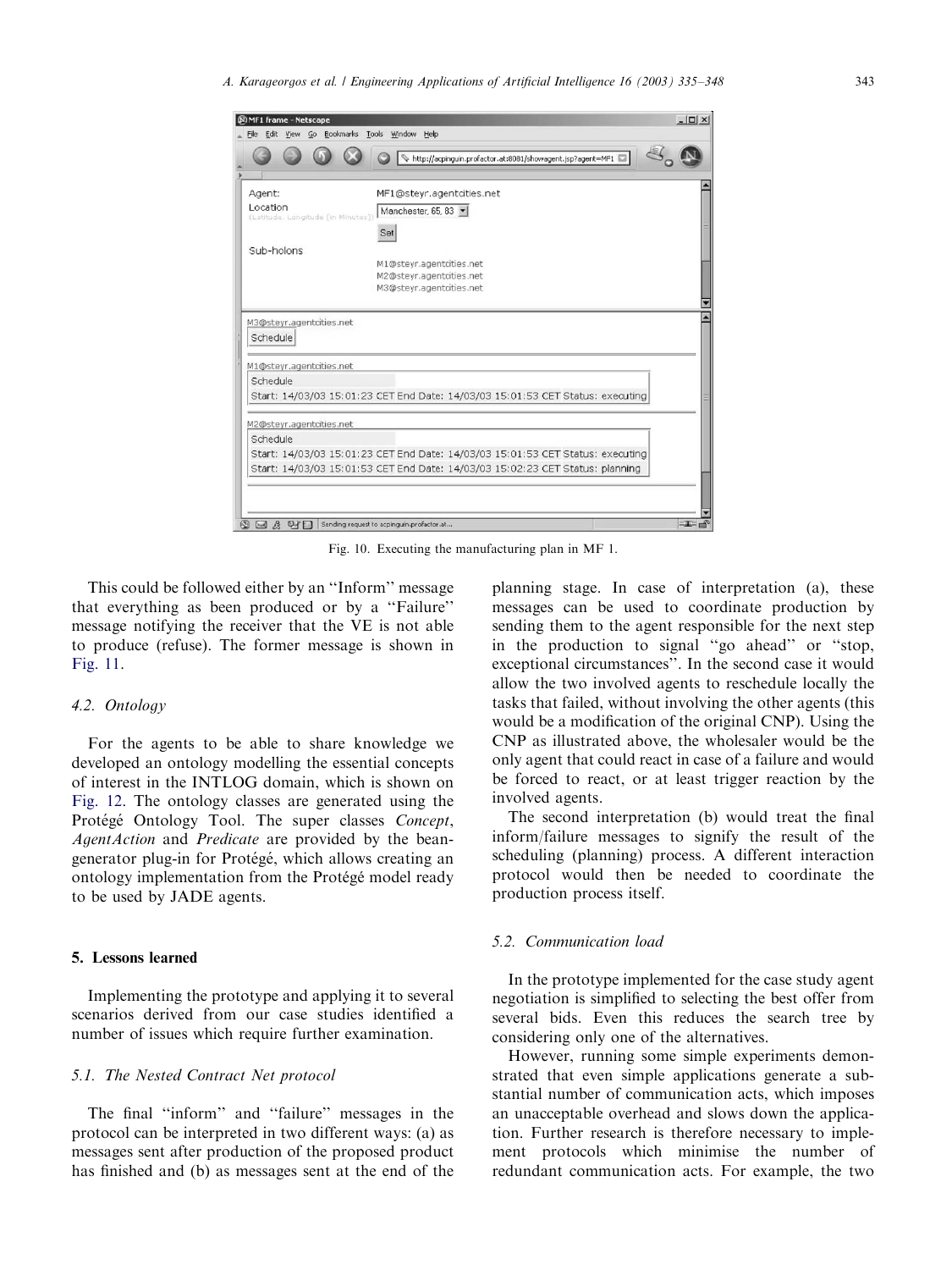<span id="page-9-0"></span>

Fig. 11. Informing the user about a successful outcome.

interpretations of the interaction protocol described in the previous section generate different number of communication acts.

## 5.3. Holonic organisation of agents

The holonic organisation of the agents reduces the combinatorial explosion of possible steps in scheduling. As is the case in heuristic approaches, this improvement comes to the expense of not guaranteeing a globally optimum solution.

The benefit of the holonic organisation can be illustrated by applying it to the simple example described in Section 1. In the extended example, we consider a virtual enterprise that distributes orders to two manufacturing facilities. Each manufacturing facility has the same number of machines. Based on the holonic organisation, scheduling optimisation is done at three levels: machine level, manufacturing facility level and virtual enterprise level. As is the case with heuristic methods, this planning and scheduling method does not guarantee an optimum solution.

Based on the above assumptions, there are  $2*(n!)^{m/2}$ possible solutions for the allocation of orders to machines ([Fig. 13](#page-10-0)).

The benefit of using the holonic organisation for planning and scheduling can be seen clearly if the numbers of possible solutions for the same numbers of orders and machines for holonic and nonholonic organisation are compared. For example, for 19 orders and 18 machines it can be seen from [Fig. 1](#page-1-0) that the number of possible solutions for the nonholonic organisation exceeds  $10^{300}$ . In the holonic organisation case, the number of possible solutions reduces to  $10^{160}$  for the same numbers of orders and machines [\(Fig. 13](#page-10-0)).

To further illustrate the reduction in scheduling space achieved by the holonic approach, the numbers of the possible solutions of the non-holonic and the holonic cases taken from [Figs. 1 and 13](#page-1-0) are divided and the ratio is depicted in [Fig. 14](#page-10-0). As can be seen from [Fig. 14,](#page-10-0) the holonic organisation reduces the number of possible solutions of up to 1000 times when two manufacturing facilities are considered. This effect increases with increasing number of manufacturing facilities.

Further research is necessary on how the Virtual Enterprise could influence the sub-holons to strive for achieving a global optimum, without loosing the performance advantages of hierarchical scheduling.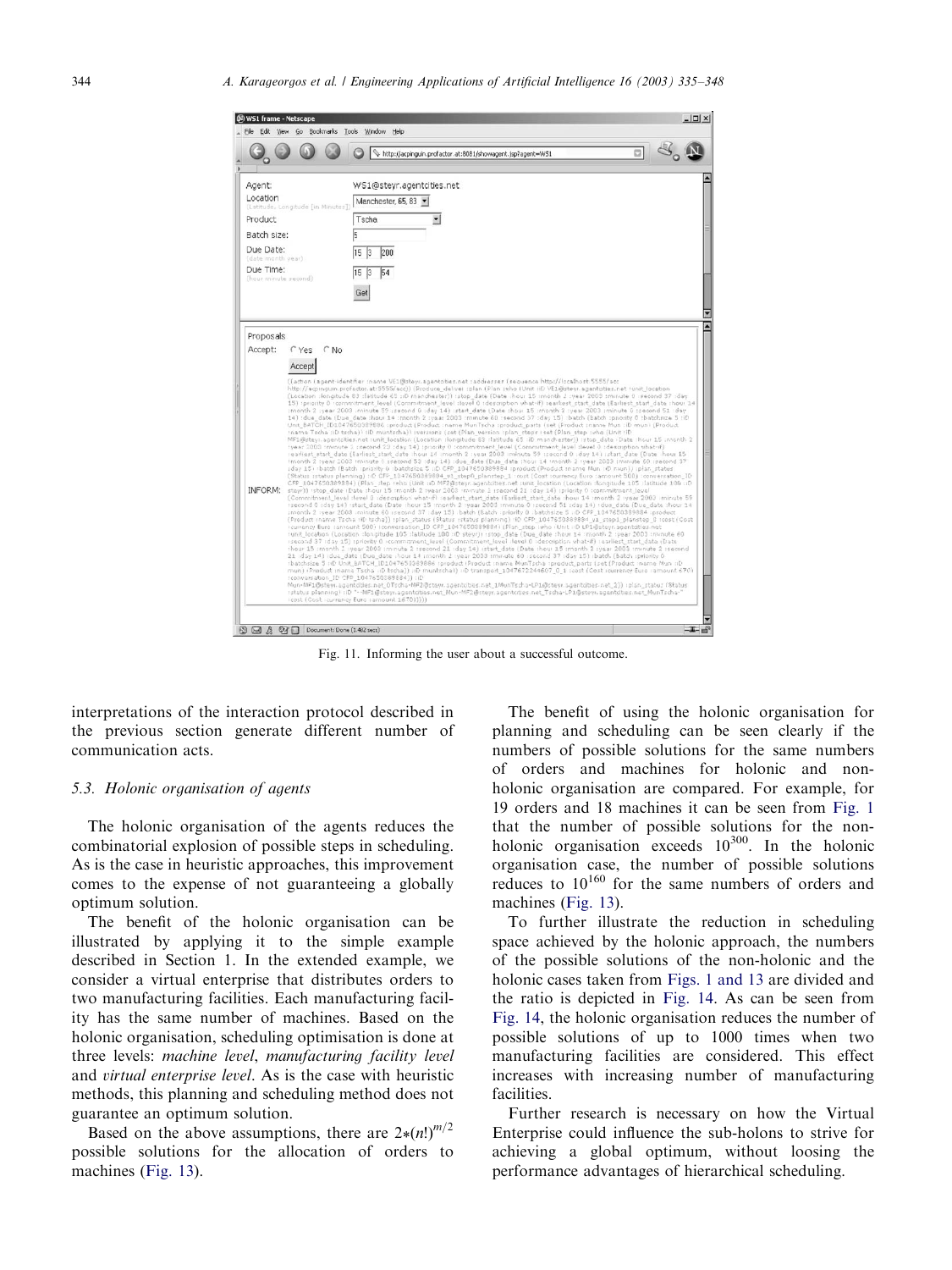<span id="page-10-0"></span>

Fig. 12. Ontology tree.



Fig. 13. Solution space of a simple scheduling problem using a holonic approach.

Number of possible Solutions / Number of Solutions with the holonic approach



Fig. 14. Reduction in solution space in the holonic approach.

#### 6. Related work

Examples of relevant approaches include logistics planning systems, centralised job-shop scheduling systems and holonic manufacturing systems. In all cases there are certain limitations which are addressed by our approach.

## 6.1. Logistics planning systems

DFKI have developed a prototypic software system TeleTruck (Bürckert et al., 1998) for planning, optimising, and monitoring of road haulage. The underlying approach is based on multi-agent technology, where physical objects of the transport domain (trucks together with their drivers, trailers, and load spaces) are modelled by active software processes (intelligent agents). Those agents are able to reason and plan on the basis of their individual resources and means provided by the corresponding physical objects. They are embedded in a common environment (a multi-agent system)—potentially distributed in a network of several computers which could be located at different transport departments—reflecting the communication and other interaction structure of the agents. The major difference between TeleTruck and our approach is that TeleTruck only focuses on logistics planning and does not consider manufacturing co-scheduling.

#### 6.2. Centralised versus decentralised scheduling systems

In job-shop scheduling systems the scheduling problem consists of finding an (optimal) allocation of resources and time slots for a given set of tasks. However, scheduling is a combinatorial problem and thus suffers from combinatorial explosion. The space of possible solutions virtually explodes as the numbers of resources, tasks and possible time slots increase. Constraints (e.g. precedence constraints between tasks)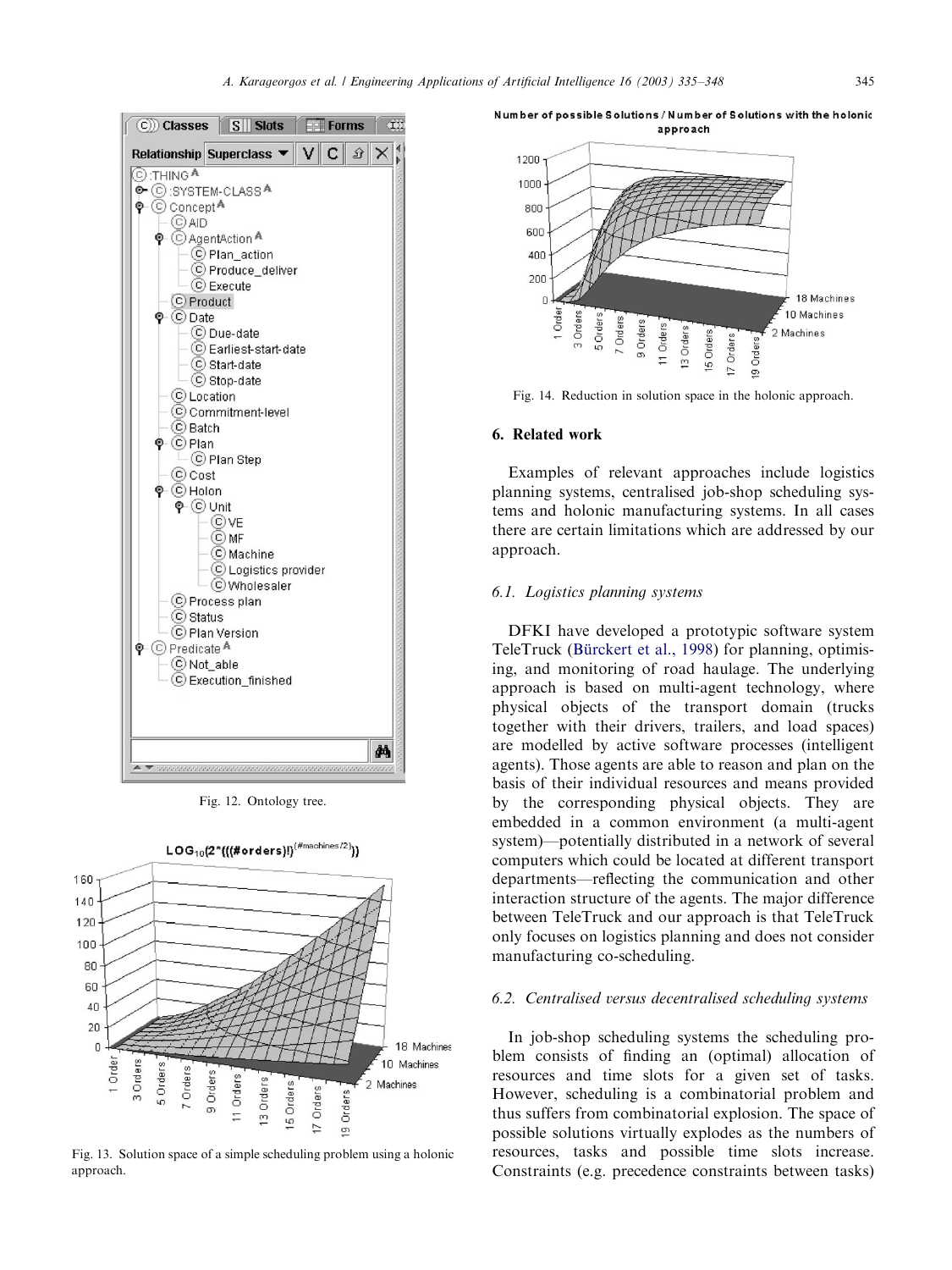may be used to somewhat narrow the solution space, but the problem is still NP-complete. The practical consequence is that the required calculation time for finding the optimal solution grows at least exponentially with the problemsize [\(Parunak, 1991\)](#page-13-0). (See also the discussion in Section 1). This implies that near optimal scheduling algorithms are the best possible ones. A near optimal scheduling algorithm spends time on improving the schedule quality, but does not continue until the optimum is found [\(Bongaerts, 1998](#page-12-0)).

In agent-based scheduling, basic system elements (usually resources and tasks) are represented by agents, thus reflecting the distributed nature of the physical system in the scheduling system ([Parunak, 1999\)](#page-13-0). Schedules are generated as a result of agent interactions. Like traditional, centralised approaches agent-based scheduling strives for near optimal solutions, because optimal solutions are not computable (see above). However, agent-based scheduling shows some substantial advantages to centralised approaches in terms of reactivity, localisation and adaptability.

Reactivity: if schedules get invalid (due to internal or external disturbances) re-scheduling imposes severe requirements on the reactivity of the scheduling system. To avoid standstill of the physical system, the scheduling systemhas to determine an alternative solution in a short period of time. In distributed scheduling the overall scheduling problem is decomposed into subproblems which are assigned to independent processing units for solving. The sub-solutions are then compiled to a sub-optimal solution for the global schedule. Decomposition of the overall scheduling problem is facilitated by viewing the virtual manufacturing enterprise as a holonic system having a recursive structure [\(Bongaerts,](#page-12-0) [1998\)](#page-12-0).

Agent-based scheduling exploits the power of parallel computation. The overall scheduling problem is decomposed into sub-problems which are assigned to agents for problem solving (each agent can be seen as an independent processing unit). However, agents can offer more than mere distributed problem solvers. For example, agents can perform sophisticated problem decomposition determined via agent negotiation. Furthermore, agents can achieve collaborative problem solving, for example they can support scheduling at different holonic layers and then merge the results.

Localisation: refers to another aspect of re-scheduling. Agent-based systems easily allow limiting the impact rescheduling has on different parts of the system. While calculating alternative schedules, agents aimto find a localized solution, i.e. not to bother many other agents. This behaviour results in a preservation of large parts of the old schedule and avoids having to re-construct the whole schedule, saving computation time.

Adaptability: from an abstract point of view an agentbased system consists of loosely coupled modules (the agents) with autonomous features, organised in a decentralised way. In contrast to centralised, monolithic systems an agent-based system is easy to maintain and to adapt to new requirements. Single agents may be changed while the overall system is still operative [\(Parunak, 1999\)](#page-13-0).

#### 6.3. Holonic manufacturing systems

Agent technology has been used in Holonic Manu-facturing Systems (HMS) [\(Gou et al., 1998](#page-12-0); Leitão and [Restivo, 2002](#page-12-0); [Bongaerts, 1998\)](#page-12-0) which view manufacturing systems from a holonic perspective. In this type of systems, intelligent agents are organised in a recursive manner. A holon consists of a number of sub-holons, each sub-holon also consists of a number of sub-holons and so forth. This type of architecture allows integration of appropriate elements of hierarchical and heterarchical systems into an intelligent and open structure. An example of such a system is ADACOR (Leitão and [Restivo, 2002\)](#page-12-0). The ADACOR system is a concrete implementation of an HMS using agent technology.

However, a limitation of ADACOR, as is the case in HMS in general, is that it focuses on manufacturing scheduling and it does not consider planning and transportation scheduling between production units. We address this limitation by co-optimising production and logistics planning and scheduling using holonic organisation and agent technology.

## 7. Future work

We plan to extend our work on the system in the following directions.

## 7.1. Heterogeneous information sources

To demonstrate integrated supply chain management using heterogeneous technologies, we have also developed a bridge from FIPA to Web Services to link our agent-based holonic systemwith a simulated e-marketplace of logistics services. This is still to be integrated into the system, when it will enable the system to seek logistics services and to obtain simulated results regarding their availability and pricing.

# 7.2. Flexible SLA formation and fulfilment in virtual enterprises

In cross-organizational settings, service customers increasingly obtain, monitor and enforce the quality of service by signing Service Level Agreements (SLAs), formal contracts with the service providers guaranteeing quantifiable service at defined levels.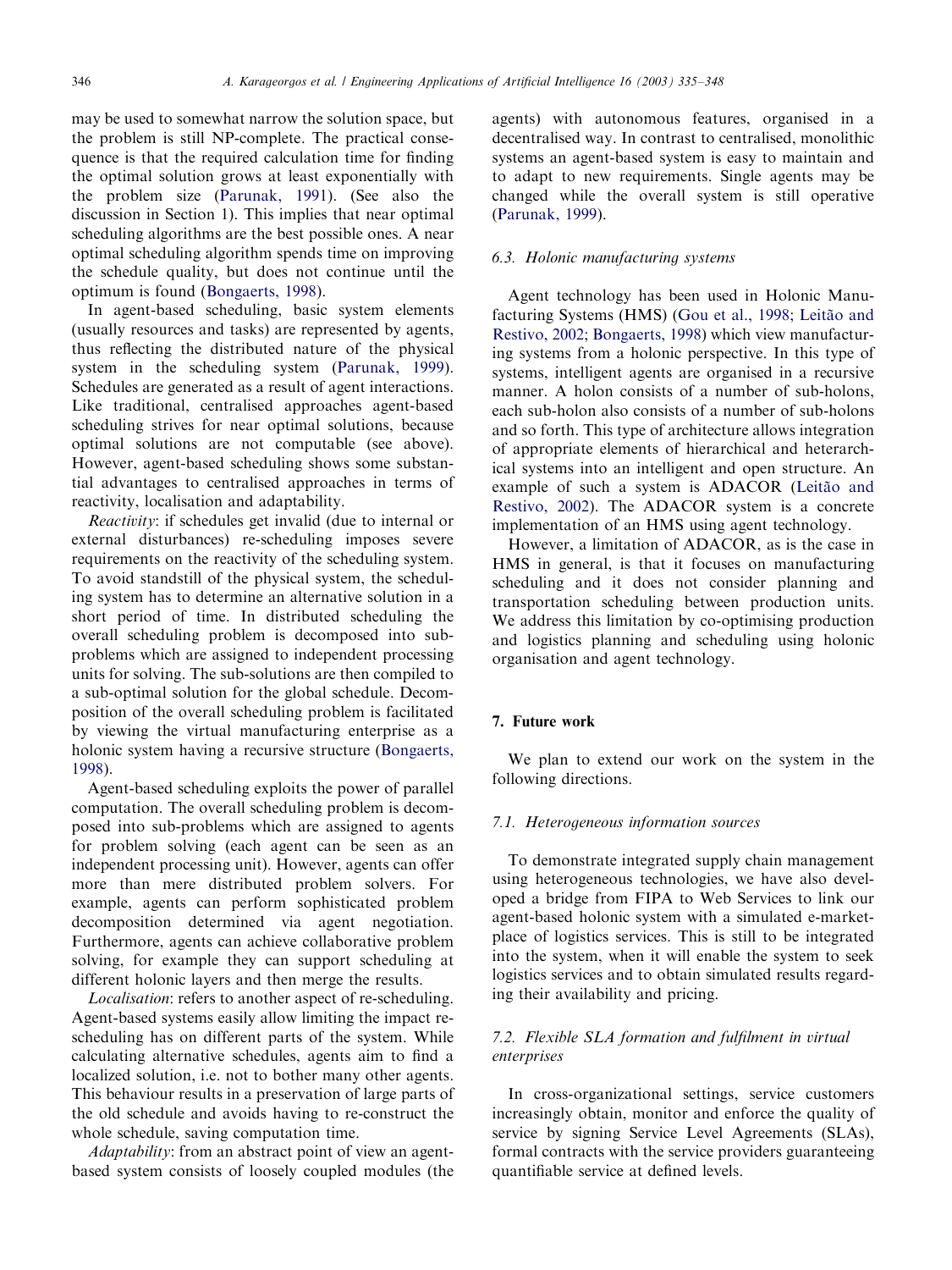<span id="page-12-0"></span>Agents are considered suitable for supporting formation and fulfilment of SLAs by negotiating the SLA formation and by interacting to manage SLA fulfilment. This re-quires extended agent interaction protocols associated with SLA representation formalisms and evaluation mechanisms.

An extension of the work reported here would apply the basic principles of agent-based virtual enterprise to create a mechanism for flexible SLA formation and fulfilment.

# 7.3. Optimisation of network performance in virtual enterprises

Agent technology is capable of providing reactive schedule execution systems. Such systems are also applied as decentralised distributed scheduling applications.

But research is missing in optimising the performance of the calculated schedules. Within the context of a virtual enterprise, the objective is to schedule orders in a cost efficient manner. To achieve this objective, one could compare centralised methodologies for resource scheduling in a virtual enterprise to the decentralised approach powered by software agents. The aim would be to identify a cost-efficient method of scheduling, which may mix and match the two main approaches for different aspects of the problem. Some initial observations in this direction are contained in Section 6.2.

### 8. Summary and conclusions

This paper has presented an approach which allows holonic agent systems to be used to support non-trivial integration of manufacturing and logistics service planning. The system is open with the necessary level of agent-interoperation ensured by using the Agentcities agent-platform interoperation infrastructure. The Nested Contract Net protocol was the main factor enabling our approach. A prototype was built which enabled us to investigate design and performance issues, and select a number of topics for further investigation. The main problem proved to be the number of messages generated by the Nested Contract Net, which may lead to poor scalability. On the other hand, using agents and contract net allows us to work with dynamically changing configurations of the virtual enterprise, and with dynamically sourced offers for logistics services.

Based on our previous research work, we are now working towards integrating the manufacturing enterprise's activities with those of its suppliers, customers and partners through an open, distributed integrated intelligent manufacturing environment.

Therefore, this work could be extended in the following ways:

- 1. Dynamic formation of the virtual enterprise, demonstrating the open nature of agent systems.
- 2. Re-planning when plan is broken, using constraints and information provided in formally defined contracts and service level agreements.

## **References**

- Bongaerts, L., 1998. Integration of scheduling and control in holonic manufacturing systems. Ph.D. Thesis, KU Leuven.
- Bürckert, H.J., Fischer, K., Vierke, G., 1998. Transportation scheduling with holonic MAS: the TELETRUCK approach. In: Nwana, H.S., Ndumu, D.T. (Eds.), Third International Conference on the Practical Application of Intelligent Agents and Multi-Agent Technology (PAAM'98), pp. 577–590.
- Bussmann, S., 1998. An agent-oriented architecture for holonic manufacturing control. In: Xirouchakis, P., Kiritsis, D., Valckenaers, P. (Eds.), First International Workshop on Intelligent Manufacturing Systems. Lausanne, Switzerland, pp. 1–12.
- Camarinha-Matos, L.M., Afsarmanesh, H., 2001. Enterprise modeling and support infrastructures: applying multi-agent system approaches. In: Luck, M., et al. (Eds.), Multi-Agent Systems and Applications, Ninth ECCAI Advanced Course ACAI 2001 and Agent Link's Third European Agent Systems Summer School, EASSS 2001, Prague, Czech Republic, July 2–13, 2001. Selected Tutorial Papers. Springer, Berlin, pp. 335–364.
- Fischer, K., Müller, J.P., Pischel, M., Schier, D., 1995. A model for cooperative transportation scheduling. In: Lesser, V. (Ed.), Proceedings of the First International Conference on Multi-Agent Systems. AAAI Press, San Francisco, CA, pp. 109–116.
- Fischer, K., Müller, J.P., Heimig, I., Scheer, A.W., 1996. Intelligent agents in virtual enterprises. In: Crabtree, B., Jennings, N. (Eds.), Third International Conference on the Practical Application of Intelligent Agents and Multi-Agent Technology (PAAM'96). London, England, pp. 205–223.
- Fox, M.S., Barbuceanau, M., Teigen, R., 2000. Agent-oriented supplychain management. The International Journal of Flexible Manufacturing Systems 12, 165–188.
- Goletz, T., Ferreira, J.J.P., 2000. Enacting dynamic distribution networks—the DAMASCOS project. In: Camarinha-Matos, L.M., Afsarmanesh, H., Erbe, H. (Eds.), Advances in Networked Enterprises—Virtual Organizations, Balanced Automation and Systems Integration. Kluwer Academic Publishers, Dordrecht, pp. 73–80.
- Gou, L., Luh, P.B., Kyoya, Y., 1998. Holonic manufacturing scheduling: architecture, cooperation mechanism, and implementation. Computers in Industry (Special Issue on Manufacturing Systems) 37, 213–231.
- JADE, 2003. Java Agent DEvelopment Framework, [http://sharon.c](http://sharon.cselt.it/projects/jade/)[selt.it/projects/jade/,](http://sharon.cselt.it/projects/jade/) last accessed 10th March 2003.
- Jain, A.S., Meeran, S., 1998. A state-of-the-art review of job-shop scheduling techniques. Technical Report, Department of Applied Physics, Electronic and Mechanical Engineering, University of Dundee, Dundee, Scotland, 1998.
- Koestler, A., 1976. The Ghost in the Machine. The Danube Edition. Hutchison & Co., London, ISBN 0-09-127130-4.
- Leitão, P., Restivo, F., 2002. A holonic control approach for distributed manufacturing applications. In: Marik, V., Camarinha-Matos, L.M., Afsarmanesh, H. (Eds.), Proceedings of the Fifth IEEE-IFIP International Conference on Information Technology